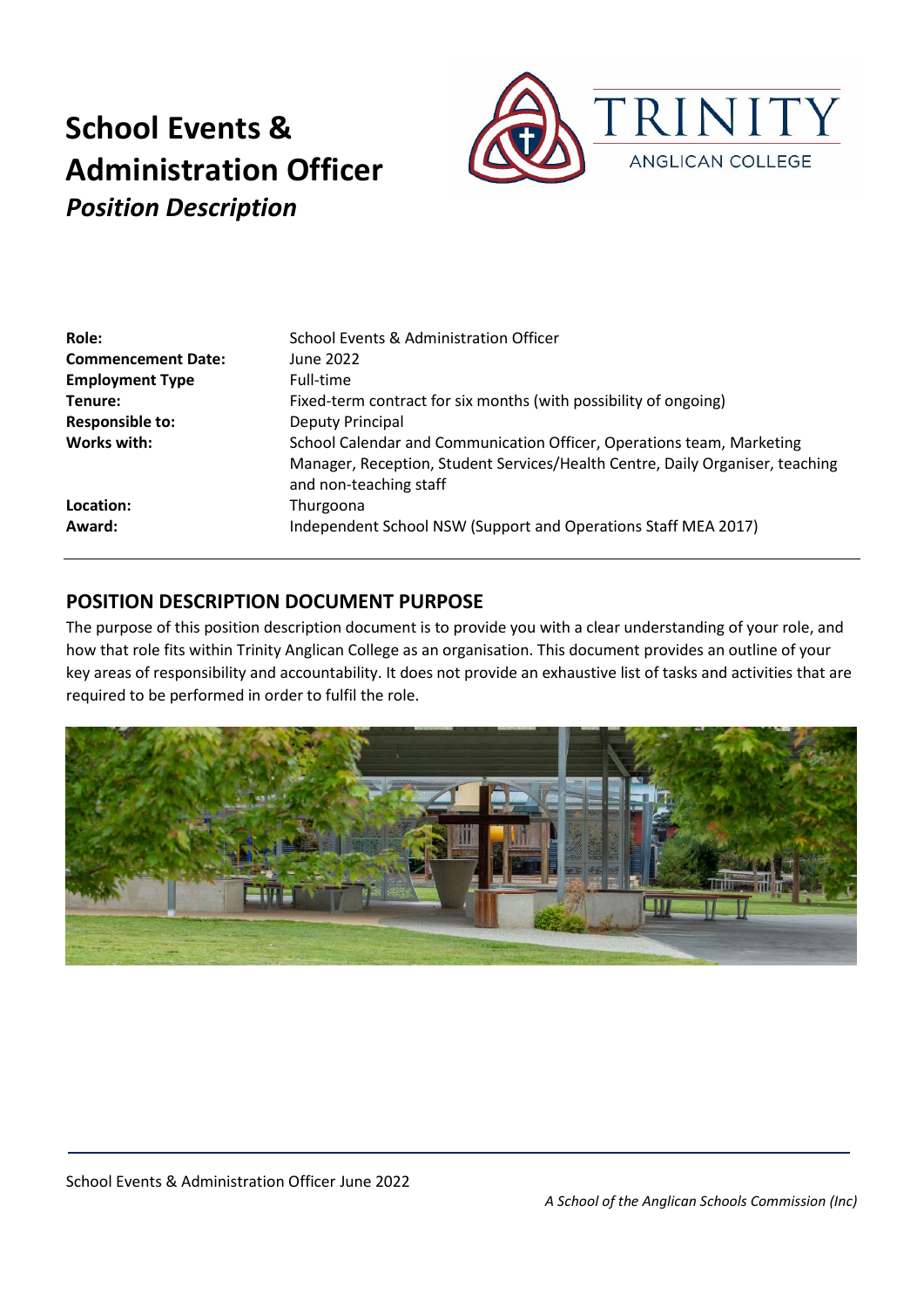

# **ABOUT US**

Trinity Anglican College is a co-educational school with 1200 students from Kindergarten to Year 12. We are the largest independent regional school in NSW and a proud member of the Anglican Schools Commission. The College has earned a reputation as the 'school of choice' in this region because we believe that every child has the right to an engaging and joyful school experience.

Trinity is an inclusive, faith-based community school in the Anglican tradition that values the uniqueness of every child and community member.

Trinity has a dynamic and dedicated staff team. We believe in a collaborative staff culture and staff engagement, playing to people's strengths and providing opportunities for development and growth.

Our Strategic Vision focuses on the holistic wellbeing of a student. The empowerment of each student is essential to the fulfilment of the Vision.

## **THE ROLE**

The School Events and Administration Officer fulfils a key role within the Operations Team and is responsible for, under the direction of the Deputy Principal, ensuring the smooth running of all school events. The primary objective of the School Events and Administration Officer is to coordinate the operational planning and delivery of all aspects of events within the school such as venues, catering, and event presentation, set up strategy, resource allocation and logistics thus delivering events that enhance the reputation of the school.

The School Events and Administration Officer must be exceedingly well organized, flexible and enjoy administrative challenges of supporting an office of diverse people.

# **RESPONSIBILITIES AND DUTIES**

The key responsibilities of the role include (but are not limited to):

#### **Events**

- Gather and collate all event requirements and prepare detailed documents to ensure event success
- Communicate all requirements for events to the appropriate support staff within the deadlines
- Provide event coordination expertise to stakeholders offering advice and suggestions for continuous improvement
- Perform detailed evaluations after each event keeping accurate records including photos, timing and details of the events for future reference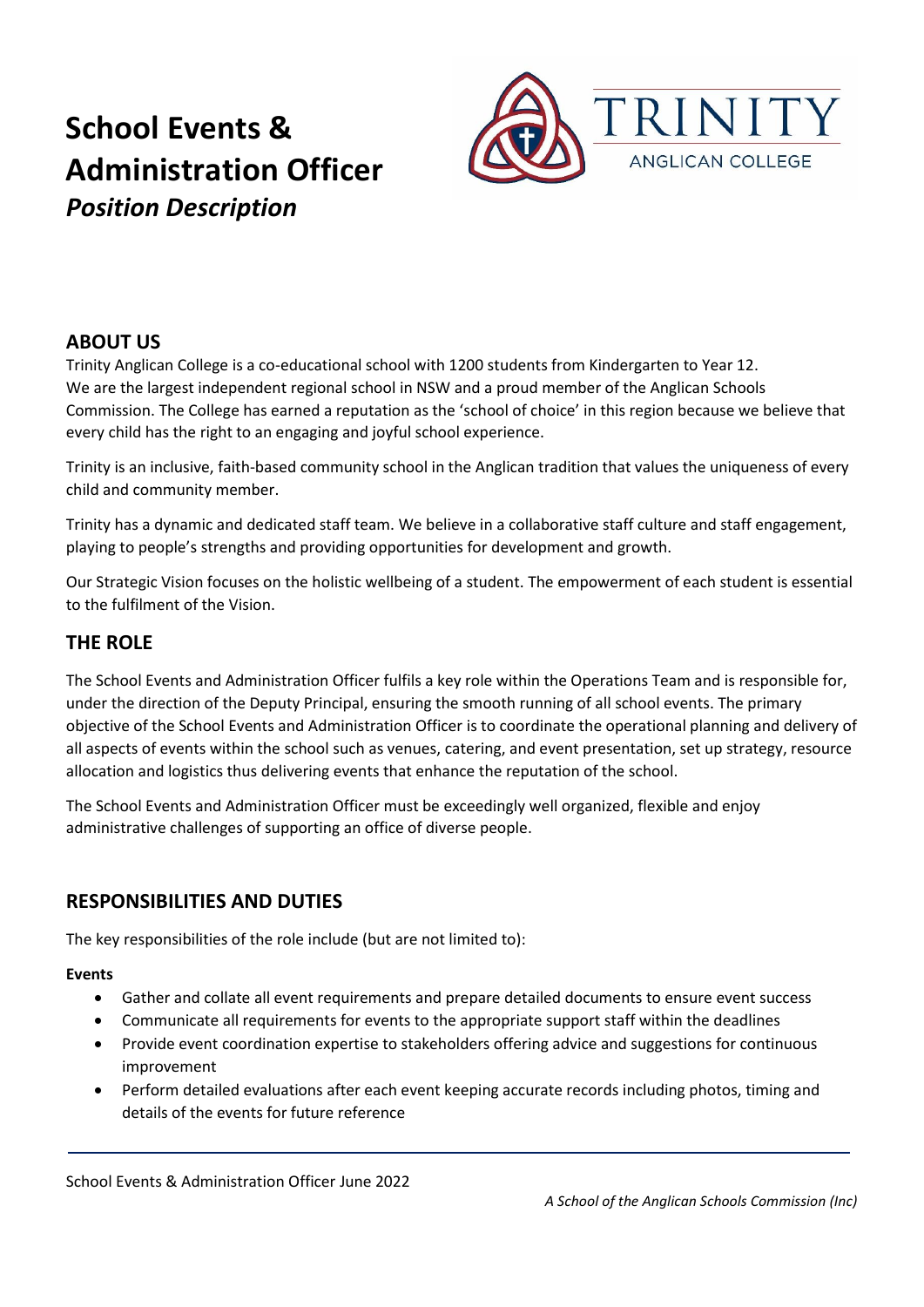

- Building relationships and rapport with the school community
- Assisting in the planning and organisation of school events such as parent teacher interviews, staff meetings and professional development, student graduation nights, Speech and Presentation Days, student assemblies, school carnivals, camps and excursions
- Ensure effective communication with all relevant parties including liaison, invitations, programs, certificates and catering
- Work closely with the College Leadership Team, Middle Leaders and Faculty Leaders in the planning and delivery of their relevant events
- Responsible for the booking of events and liaise with relevant parties to ensure a professional and seamless function
- Legal compliance and working knowledge of liquor licensing, music licensing, safety regulations and security procedures
- Work collaboratively with the Marketing Manager and the Communications Officer for support with tasks including the promotion of events

#### **Administration**

- Preparing student certificates for the junior and senior school assemblies and special events
- Booking facilities and resources, including catering and transport, for scheduled College events, excursions and camps
- Ordering merchandise and gifts for special events
- Maintain the booking calendar for specific facilities and resources at the
- Maintaining the general filing system and filing correspondence
- Providing word processing and clerical support
- Assisting as back-up Reception and Health Centre/Student Services
- Answering phone calls, directing phone calls to the appropriate person, taking messages and assisting clients when directed
- Attend team meetings as scheduled
- Make a positive contribution to the team environment
- Other duties as assigned by the Deputy Principal

### **QUALIFICATIONS**

- A Degree in a related field (Business and Event Management (or similar)) is desirable but not essential.
- Current Working with Children Check
- Current First Aid certificate